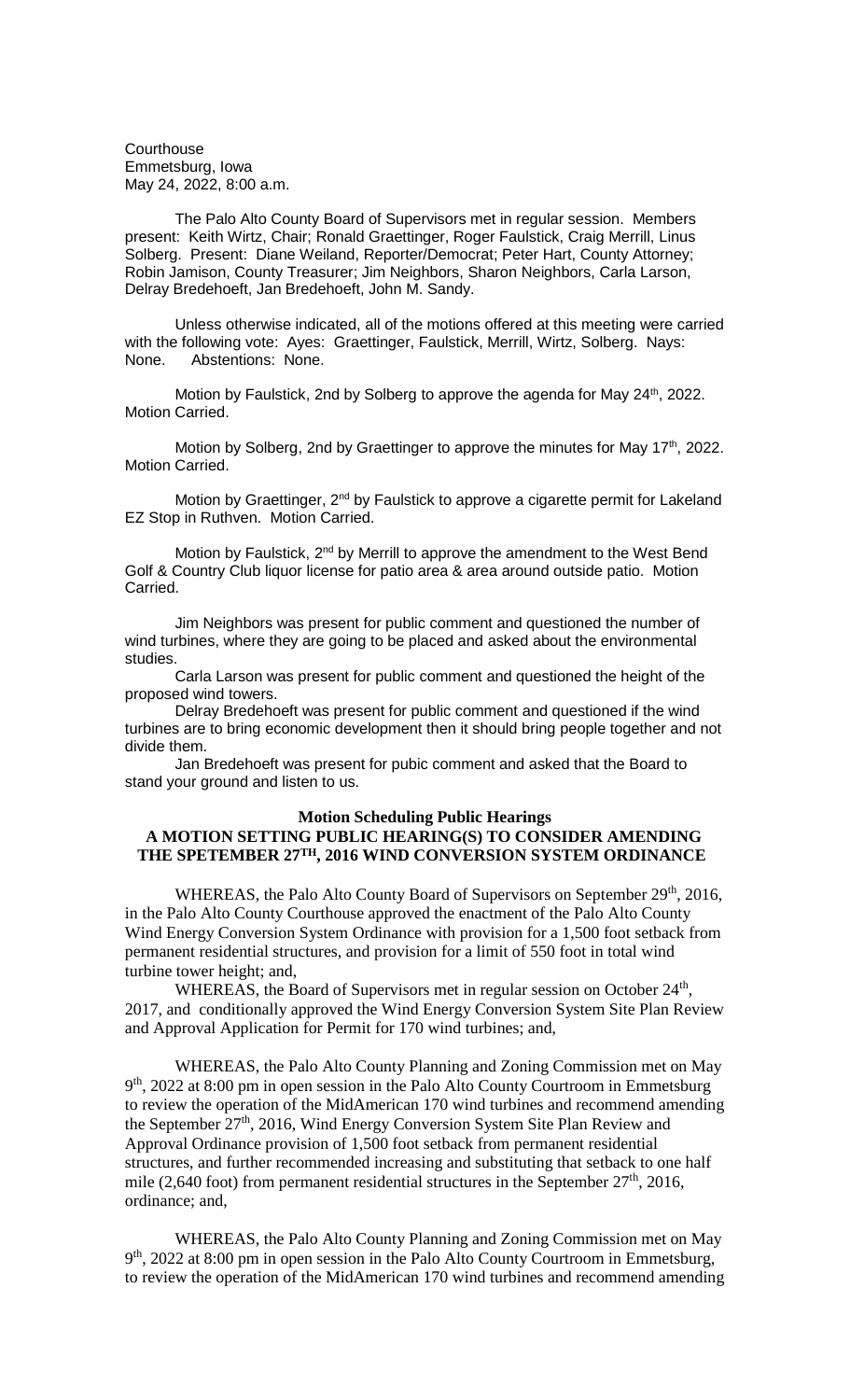the September 27<sup>th</sup>, 2016, Wind Energy Conversion System Site Plan Review and Approval Ordinance provision of 550 foot total height provisions by increasing the total turbine wind turbine tower height to 600 foot in the September  $27<sup>th</sup>$ , 2016, ordinance; and,

WHEREAS, the Palo Alto County Planning and Zoning Commission met on May 9<sup>th</sup>, 2022 at 8:00 pm in open session in the Palo Alto County Courtroom in Emmetsburg, and reviewed the operation of the MidAmerican 170 wind turbines and recommended amending the September 27<sup>th</sup>, 2016, Wind Energy Conversion System Site Plan Review and Approval Ordinance provision of the Aircraft Detection Lighting Systems ( A.D.L.S.) for the 170 existing wind turbine towers and requiring A.D.L.S. for all future wind turbines towers to reduce the impact of nighttime lighting on nearby residents, communities and migratory birds and wildlife, and in conformity with FAA rules and regulations and in its place to substitute provision for Aircraft Detection Lighting Systems (A.D.L.S.) in the September  $27<sup>th</sup>$ , 2016, ordinance; and,

WHEREAS, the Palo Alto County Planning and Zoning Commission met on May 9<sup>th</sup>, 2022 at 8:00 pm in open session in the Palo Alto County Courtroom in Emmetsburg, and reviewed the operation of the MidAmerican 170 wind turbines and recommended amending the September 27<sup>th</sup>, 2016, Wind Energy Conversion System Site Plan Review and Approval Ordinance by permanently restricting all future construction of any Wind Turbine Towers within the Bird Conservation Area ( together with an additional 1,500 foot setback outside of and adjacent to the B.C.A.) identified by the Palo Alto County Conservation Commission within the area described as:

"Beginning at the Northwest corner of section 6-97N-33W in Walnut township at the Palo Alto and Emmet County line; then proceeding two miles south along the western boundary of sections 6 and sections 7 of Walnut township to the intersection of  $290<sup>th</sup>$  Street and  $400<sup>th</sup>$  Avenue; then continuing to proceed south six miles further to the intersection of  $400<sup>th</sup>$  Avenue and  $350<sup>th</sup>$  Street in Emmetsburg township; then west three miles along  $350<sup>th</sup>$  Street to its intersection with  $370<sup>th</sup>$  Avenue; then south one mile along  $370<sup>th</sup>$  Ave. to its intersection of  $360<sup>th</sup>$  Street (Highway 18); then west one mile along  $360<sup>th</sup>$  Street to its intersection of  $360<sup>th</sup>$  Avenue; then south three miles along  $360<sup>th</sup>$  Avenue to its intersection of 360<sup>th</sup> Avenue and 390<sup>th</sup> Street; then west two miles along 390<sup>th</sup> Street to its intersection of 390th Street and 340<sup>th</sup> Avenue (which is the western boundary between Palo Alto and Clay Counties); then north twelve miles along  $340<sup>th</sup>$  Avenue to its intersection with  $400<sup>th</sup>$  Street; then east six miles along  $400<sup>th</sup>$ Street to the point of beginning at the Northwest corner of section 6-97N-33W in Walnut township, Palo Alto County Iowa containing 57 square miles, more or less ; and,

WHEREAS, Iowa Code 331.305 requires publishing notice of the public hearing to amend an ordinance at least once, not less than four (4) days or more than twenty (20) days, before the date of the proposed amendment to the ordinance hearing in one or more newspapers; and,

WHEREAS, Iowa Code 331.302.6(a) requires the proposed amendment to be considered and voted on for passage at two meetings of the Board of Supervisors prior to the meeting at which it is to be finally passed , unless this requirement is suspended by a recorded vote of not less than a majority of the Board of Supervisors.

NOW THEREFORE, BE IT MOVED that following review, consideration and discussion, that the Supervisors determine to schedule and to publish the necessary hearings to accomplish these proposed amendments to the Wind Energy Conversion System site Plan Review and Approval Ordinance, and that three (3) hearings shall be scheduled for the adoption of the proposed amendment.

NOW, THEREFORE, BE IT FURTHER MOVED that the Palo Alto County Board of Supervisors hereby sets the first of three public hearings to consider amending the September 27<sup>th</sup>, 2016, Wind Energy Conversion System Site Plan Review and Approval Ordinance with the above listed modifications.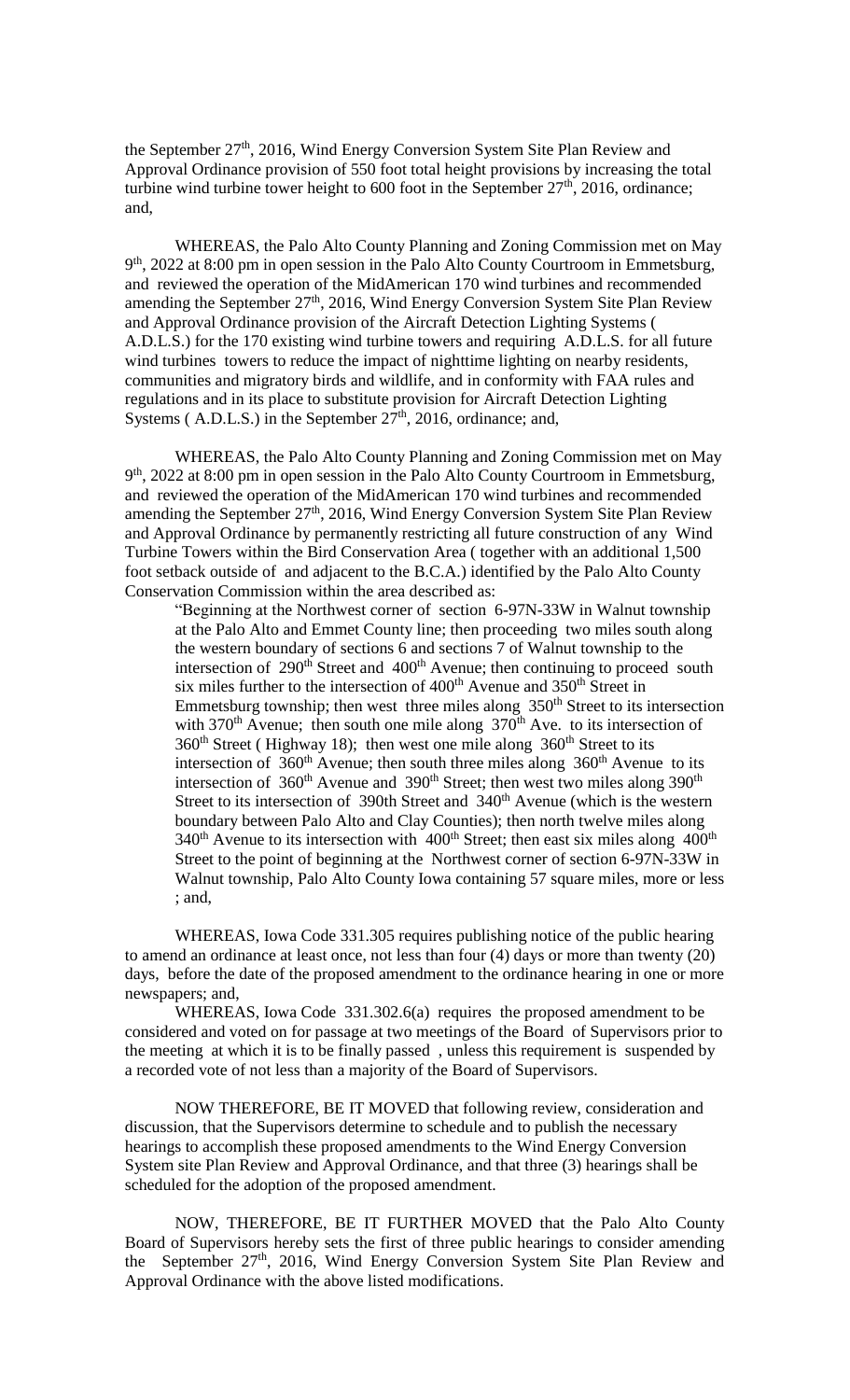The first of three hearings will be held June 8th, 2022 at the Emmetsburg VFW at 6:30 pm;

The second of three hearings will be held on June  $15<sup>th</sup>$ , 2022 at the Emmetsburg VFW at 6:30 pm;

The third of three hearings will be held on June  $22<sup>nd</sup>$ ,  $2022$  at the Emmetsburg VFW at 6:30 pm.

The Palo Alto County Auditor shall cause a copy of this motion to be placed of record with the official newspapers of general circulation in compliance with Iowa Code 331.305, at least once, not less than four (4) days or more than twenty (20) days before the date of the request for hearing on the amendment of the Wind Energy Conversion System Site Plan Review and Approval Ordinance.

Supervisor Linus Solberg therefore moves and Supervisor Ron Graettinger seconds the motion to schedule three hearing(s) as follows:

The first of three hearings will be held June 8th, 2022 at the Emmetsburg VFW at 6:30 pm;

The second of three hearings will be held on June  $15<sup>th</sup>$ , 2022 at the Emmetsburg VFW at 6:30 pm;

The third of three hearings will be held on June 22nd, 2022 at the Emmetsburg VFW at 6:30 pm,

to consider amendments to the September 27th, 2016 Wind Energy Conversion System Site plan Review and Approval Ordinance at 3205 Main Street, Emmetsburg, Iowa 50536, the Emmetsburg V.F.W. hall.

THE RECORDED VOICE VOTE WAS MADE: Keith Wirtz \_aye\_\_\_\_\_\_\_ Ron Graettinger \_aye\_\_\_\_\_\_\_ Roger Faulstick \_aye\_\_\_\_\_\_\_ Craig Merrill \_aye\_\_\_\_\_\_\_ Linus Solberg \_\_aye\_\_\_\_\_\_

Motion passed and the three hearings on the proposed amendments, scheduled this 24<sup>th</sup> day of May, 2022.

MOTION CARRIED.

/s/Keith Wirtz, Chairperson,

Palo Alto County Board of Supervisors Attest: /s/Carmen Moser, Palo Alto County Auditor

Bruce Nelson, Trails Committee, met with the Board to give an update on the bike trail. Bruce discussed the road crossings on gravel roads and has talked with Walter Davis-Oeth, County Engineer. Bruce requested pit run gravel from the Board.

John Sandy, District Court Judge, met with the Board to introduce himself and gave an update on the restructuring of the State Judicial Branch.

Robin Jamison, County Treasurer, met with the Board to discuss county tax sale certificates. Robin will research the properties and discuss with the Board next week.

Motion by Solberg, seconded by Graettinger to approve the claims and drainage claims for May 24<sup>th</sup>, 2022. Motion Carried. **General Basic Fund**

| Amazon Capital Services      | Stationery/Forms/Gen Ofc  | 29.72   |
|------------------------------|---------------------------|---------|
| American Glass Co            | Buildings                 | 150.00  |
| Bolton & Menk, Inc.          | Misc Expense              | 4602.00 |
| Bomgaars                     | Park Maintenance & Suppli | 366.95  |
| BUSINESS FORMS & SYSTEMS CO. | Stationery/Forms/Gen Ofc  | 439.10  |
| Canon                        | Photocopy & Dup. Serv.    | 166.00  |
| Central Ia Juv Detention Ctr | Crisis Stab Comm Based Se | 923.26  |
| Cerro Gordo County Treasurer | Medical & Health Services | 150.00  |
| Terry Chamberlain            | Misc Expense              | 320.00  |
| Clay County Sheriff          | Inmate Housing-out of cou | 6000.00 |
| Counsel Office & Document    | Stationery/Forms/Gen Ofc  | 83.51   |
| Creative Stitches            | Conservation Board        | 87.75   |
|                              |                           |         |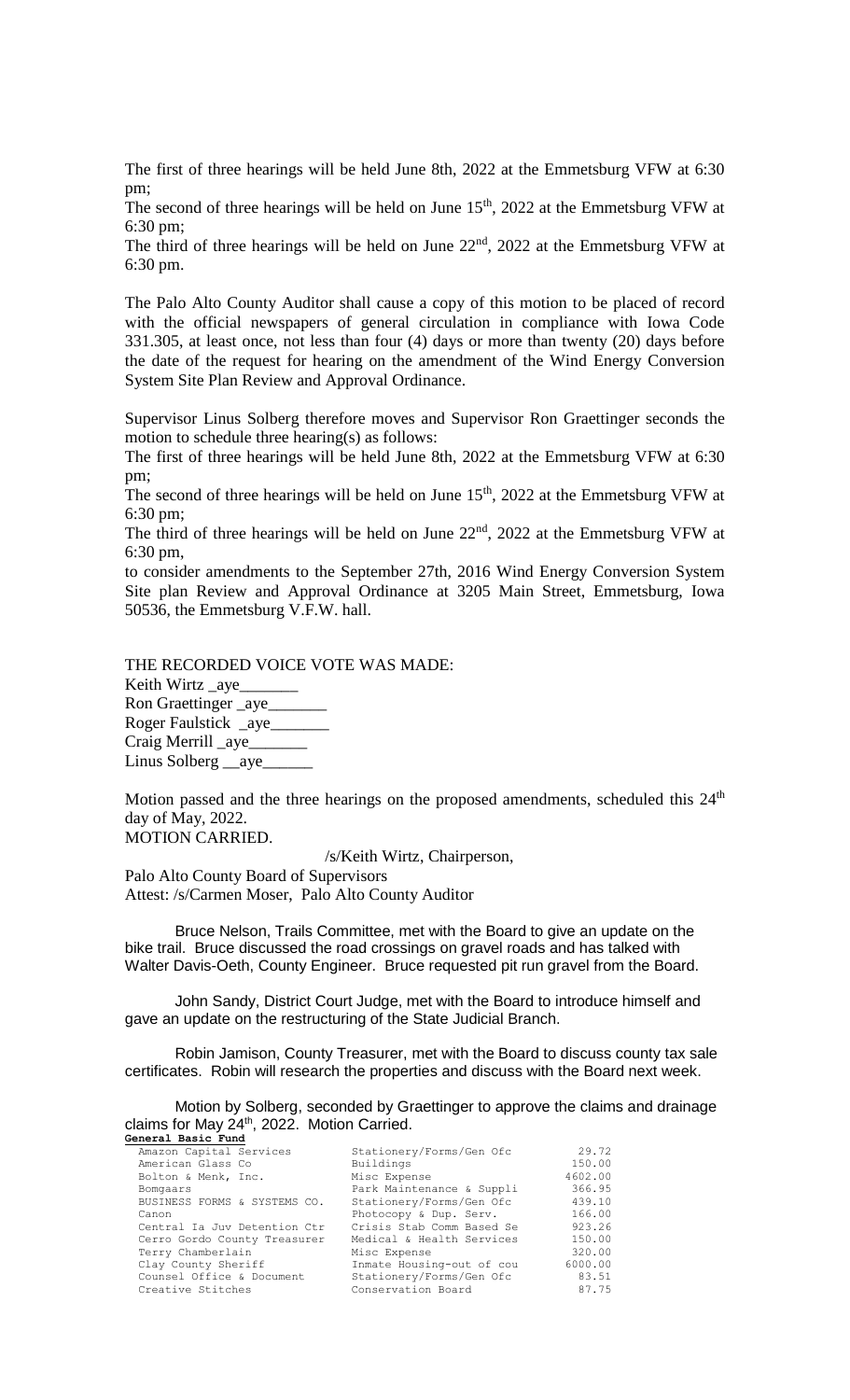| E.M.U.                          | utilities                                    | 108.64           |
|---------------------------------|----------------------------------------------|------------------|
| Emmetsburg Publishing Co.       | Official Pub & Legal Noti                    | 29.36            |
| Iowa's Co. Conservation System  | Dues & Memberships                           | 1500.00          |
| IA Lakes Electric Coop          | Electric Light & Power                       | 387.00           |
| Iowa Lakes Regional Water       | Water & Sewer                                | 279.82           |
| IA Law Enforcement Academy      | Educational/Training Serv                    | 250.00           |
| Robin Jamison                   | Employee Mileage & Subs.                     | 554.59           |
| K.C. Nielsen Ltd                | Minor MV Parts & Access                      | 543.59           |
| Kossuth Co Jail                 | Inmate Housing-out of cou                    | 2700.00          |
| KRISTAT AUTO PARTS LLC          | Minor MV Parts & Access                      | 192.38           |
|                                 |                                              |                  |
| Lentz Funeral Homes             | Funeral Services                             | 2200.00          |
| Loffler Companies - 131511      | Photocopy & Dup. Serv.                       | 178.49           |
| Lost Island Ruthven Betterment  | Official Pub & Legal Noti                    | 140.00           |
| Malloy Reporting Service        | Legal & Ct-Related Servic                    | 256.75           |
| Martin-Mattice Fun. Home        | Funeral Services                             | 4400.00          |
| MEDIACOM LLC                    | Telecommunications Serv.-                    | 217.51           |
| MidAmerican Energy              | electricity                                  | 986.59           |
| Jordan Morey                    | Employee Mileage & Subs.                     | 141.90           |
| NSG, LLC Norgaard Sand & Gravel | Park Maintenance & Suppli                    | 1139.19          |
| North Iowa Lumber & Design, Inc | Buildings                                    | 100.63           |
| Northwest Communications        | Data Processing                              | 284.90           |
| NW Iowa Planning & Development  | Dues & Memberships                           | 1198.50          |
| Palo Alto Co Sec Road           | Fuels                                        | 611.90           |
|                                 |                                              |                  |
| Quill Corporation               | Custodial Supplies                           | 661.41           |
| Ruthven Coop Oil Co             | Fuels                                        | 2059.98          |
| SARGENT ELECTRIC                | Buildings                                    | 209.00           |
| Spencer Office Supplies         | Stationery/Forms/Gen Ofc                     | 56.68            |
| SUNSET LAW ENFORCEMENT          | Safety Items                                 | 804.40           |
| Swanson Hardware                | Minor Equip & Hand Tools                     | 88.34            |
| Thomson Reuters West Payment C  | Legal Research Service                       | 668.00           |
| Thrifty White Pharmacy          | Acute & Emergency Treat.                     | 51.25            |
| Willow Tree                     | Buildings                                    | 166.99           |
| Windstream                      | phone                                        | 254.37           |
|                                 |                                              |                  |
| WOODFORD EQUIPMENT              | Minor MV Parts & Access                      | 407.56           |
| Youth Shelter Care of           | Crisis Stab Comm Based Se                    | 520.38           |
| General Supplemental Fund       |                                              |                  |
| MidAmerican Energy              | electricity                                  | 33.76            |
| RESERVE ACCOUNT                 | Postage & Mailing                            | 2500.00          |
| American Rescue Plan Act 2021   |                                              |                  |
| SLASH POINT                     | Misc Expense                                 | 269.99           |
| Rural Services Basic Fund       |                                              |                  |
| IA Lakes Electric Coop          |                                              | 401.00           |
|                                 | Electric Light & Power                       |                  |
| Northwest Communications        | Telecommunications Serv.-                    | 84.95            |
| Palo Alto Co Sec Road           | Fuels                                        | 66.49            |
|                                 |                                              |                  |
| The Retrofit Companies, Inc.    | Sanitation & Disposal Ser                    | 885.00           |
| Shamrock Recycling, Inc         | Sanitation & Disposal Ser                    | 2583.56          |
| City of Spencer                 | Sanitation & Disposal Ser                    | 13526.31         |
| Swanson Hardware                | Custodial Supplies                           | 66.90            |
| Secondary Road Fund             |                                              |                  |
| Alliant Energy                  | Engineering Services                         | 15.15            |
| Amazon Capital Services         | Engineering Services                         | 98.33            |
| Arnold Motor Supply ATT:<br>Sue | Engineering Services                         | 25.78            |
| Daniel A Berven                 | Engineering Services                         | 250.00           |
| Bomgaars                        | Engineering Services                         | 32.29            |
| Cintas                          | Engineering Services                         | 110.58           |
| E.M.U.                          | Engineering Services                         | 720.79           |
| Emmetsburg Publishing Co.       | Engineering Services                         | 306.00           |
| Fleet Pride Truck & Trailer     | Engineering Services                         | 102.96           |
|                                 |                                              |                  |
| Douglas Girres                  | Engineering Services                         | 250.00           |
| Graettinger Times               | Engineering Services                         | 115.20           |
| Mike Hartman                    | Engineering Services                         | 250.00           |
| Heritage Crystal Clean, LLC     | Engineering Services                         | 456.19           |
| Christopher Hurlburt            | Engineering Services                         | 27.25            |
| IA Lakes Electric Coop          | Engineering Services                         | 26.36            |
| IOWA WORKFORCE DEVELOPMENT ATT  | Engineering Services                         | 3188.12          |
| MidAmerican Energy              | Engineering Services                         | 1371.98          |
| Art Mueller, Jr.                | Engineering Services                         | 250.00           |
| Murphy Tractor & Equipment      | Engineering Services                         | 1162.84          |
| NEW Cooperative, Inc.           | Engineering Services                         | 615.82           |
| Newman Traffic Signs            | Engineering Services                         | 75.46            |
| North Central International Fo  | Engineering Services                         | 32.32            |
|                                 |                                              | 151.30           |
| Northern Safety Co., Inc.       | Engineering Services                         | 49.68            |
| Palo Alto Co Auditor            | Engineering Services                         |                  |
| Palo Alto Co Health System      | Engineering Services                         | 151.00           |
| Picrays Welding & Fab.          | Engineering Services                         | 806.00           |
| Rick's Home Repair              | Engineering Services                         | 306.00           |
| Ruthven Coop Oil Co             | Engineering Services                         | 42339.27         |
| Ruthven Zipcode                 | Engineering Services                         | 78.60            |
| Staples Credit Plan             | Engineering Services                         | 17.08            |
| Swanson Hardware                | Engineering Services                         | 92.42            |
| Titan Machinery                 | Engineering Services                         | 2824.59          |
| Chris Towell                    |                                              | 250.00           |
| Unity Point Clinic- Occ Med     | Engineering Services<br>Engineering Services | 168.00           |
|                                 |                                              |                  |
| Wessels Oil Company             | Engineering Services                         | 2025.00          |
| West Bend Journal               | Engineering Services                         | 78.60            |
| Justin Williams                 | Engineering Services                         | 719.70           |
| Wyatt Wirtz<br>Ziegler Inc      | Engineering Services<br>Engineering Services | 250.00<br>261.72 |